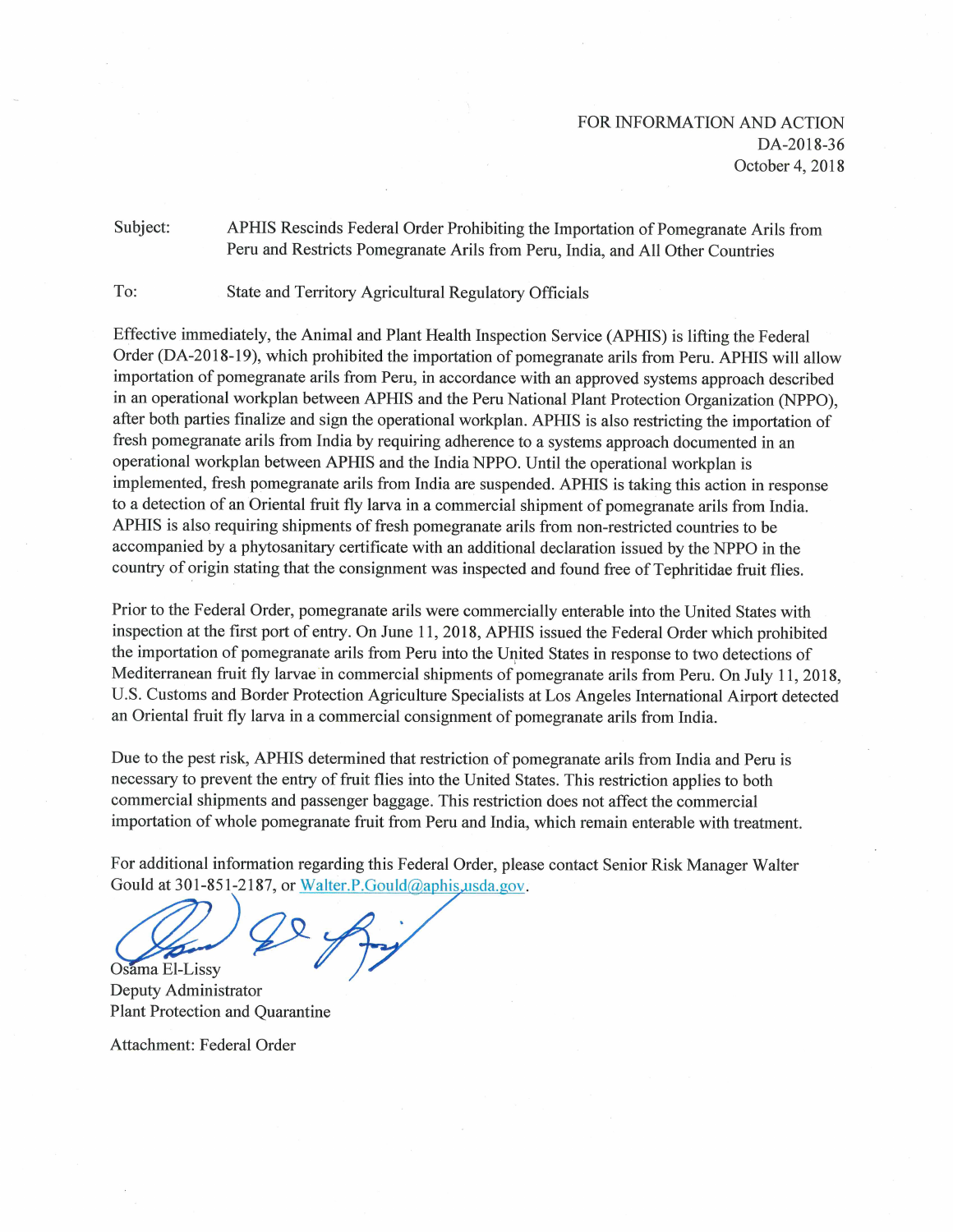## FEDERAL ORDER

Lifting the suspension of imports of pomegranate arils (*Punica granatum* L.) from Peru, requiring imports of pomegranate arils from India and Peru to follow an operational workplan, and restricting pomegranate arils from other countries

## DA-2018-36

## October 4, 2018

This Federal Order updates and replaces a Federal Order issued on June 11, 2018 (DA-2018-19) that suspended the importation of fresh pomegranate arils from Peru into the United States following interceptions of Mediterranean fruit fly (*Ceratitis capitata* or Medfly) larvae in Peruvian pomegranate arils. This Federal Order lifts the prohibition of fresh pomegranate arils from Peru and requires the pomegranate arils from Peru to be produced under a systems approach to allow imports. APHIS and the Peru National Plant Protection Organization are finalizing the operational workplan, which documents an approved systems approach, and imports can resume when it is bilaterally signed. This Federal Order also requires fresh pomegranate arils from India to be produced under a systems approach to allow imports. Until a systems approach is implemented, market access for pomegranate arils from India is suspended. This is following the detection of an Oriental fruit fly (*Bactrocera dorsalis*) larva in Indian pomegranate arils. Also effective immediately, this Federal Order requires fresh pomegranate arils from all countries other than Peru and India to be accompanied by a phytosanitary certificate with an additional declaration stating that the consignment was inspected and found free of Tephritidae fruit flies by the national plant protection organization of the country of origin.

This Federal Order is issued pursuant to the authority provided by the Plant Protection Act (PPA) of June 20, 2000. As amended, Section 412(a), 7 U.S.C. 7712(a), authorizes the Secretary of Agriculture to prohibit or restrict the importation, entry, exportation, or movement in interstate commerce of any plant, plant product, biological control organism, noxious weed, article, or means of conveyance, if the Secretary determines that the prohibition or restriction is necessary to prevent the introduction into the United States or the dissemination of a plant pest or noxious weed within the United States.

The pomegranate arils from India and Peru must be exported in accordance with the operational workplan, which includes a systems approach consisting of orchard and packinghouse registration, fruit fly trapping, packinghouse inspections, lot identification, phytosanitary certificate, and inspection upon arrival. Fresh consignments of pomegranate arils from India and Peru require a phytosanitary certificate with additional declaration stating the consignment was produced and prepared for export in accordance with the operational workplan agreement between APHIS and India or Peru.

The purpose of this Federal Order is to prevent the entry or introduction of Medfly and Oriental fruit fly, both harmful plant pests, from Peru and India into the United States. The APHIS Administrator has determined that the introduction and establishment of Medfly and/or Oriental fruit fly poses a serious threat to United States agriculture, including certain fruits or vegetables grown in the United States, and that this serious plant pest threat must be immediately addressed.